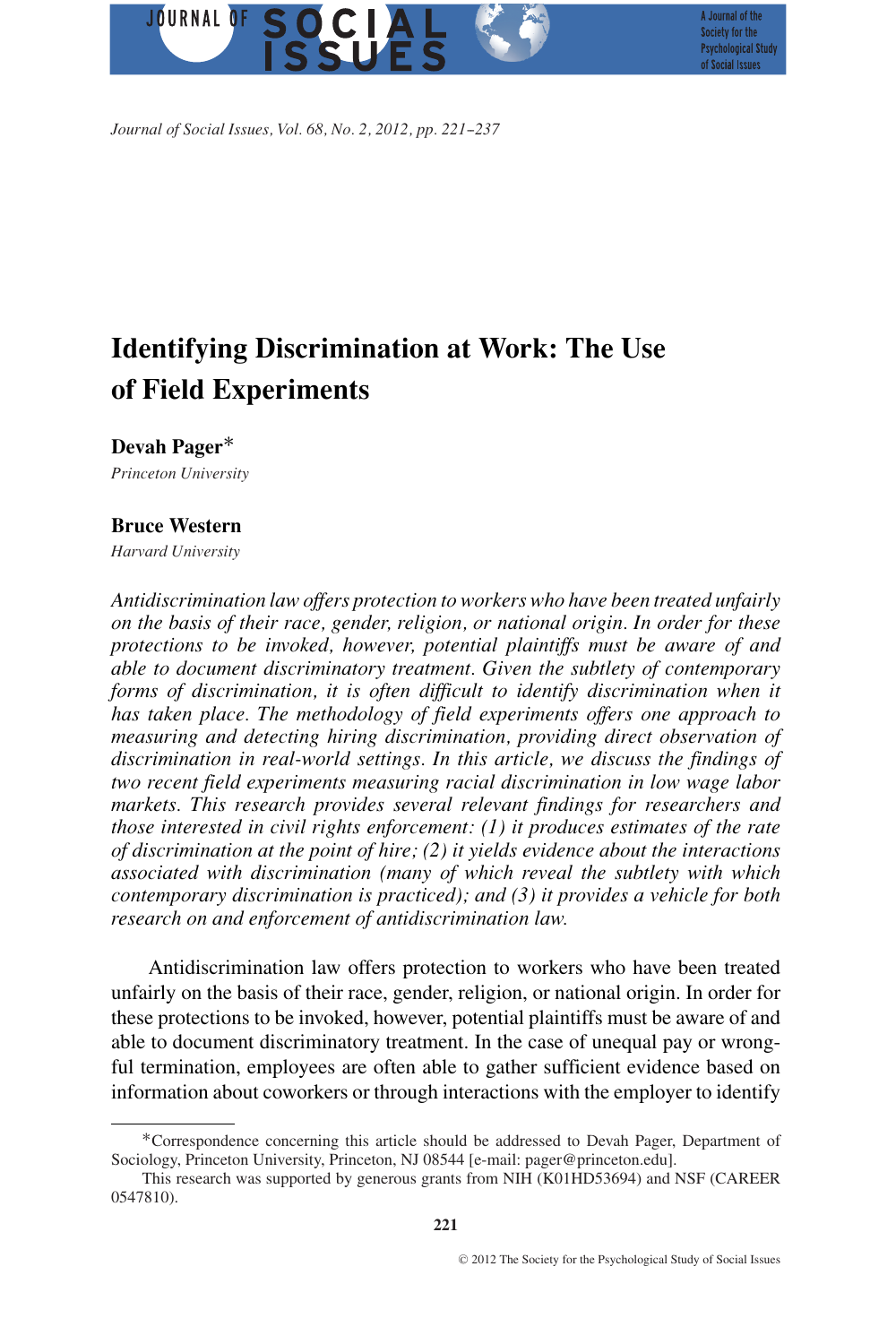and document unfair treatment. In the case of hiring discrimination, by contrast, applicants have very little information with which to assess the legitimacy of employers' decision-making. With little or no information about the qualifications of other applicants, the relevant needs of the employer or requirements of the job, applicants who may have been unfairly dismissed on the basis of their race or gender are often left unaware or unable to take action (see also Bendick & Nunes, 2012).

Indeed, trends in the composition of antidiscrimination enforcement show that, in stark contrast to the composition of claims filed in the 1970s, claims today are far more likely to emphasize wrongful termination or on-the-job discrimination than to target instances of discrimination at the point of hire. In the mid-1960s charges of discrimination in hiring outnumbered charges of wrongful termination by 50%; by the mid-1980s this ratio had reversed by more than 6 to 1 (Donohue & Siegelman, 1991, p. 1015). This changing pattern of claims could reflect a change in the distribution of discrimination, indicating a reduction in discrimination at the point of hire relative to increases (relative or absolute) in wage discrimination or wrongful termination. The bulk of evidence, by contrast, suggests that declines in claims of hiring discrimination result from changing standards of legal evidence and the difficulties facing plaintiffs in acquiring the necessary information to pursue a successful claim (Nielsen & Nelson, 2005). In fact, changing patterns of enforcement may have the perverse effect of increasing the relative importance of discrimination at the point of hire. Declining enforcement of discrimination at the point of hire lowers the risk to employers who discriminate at this stage; the simultaneous increase in the rate of claims for wrongful termination increases the risks associated with firing minority workers (see Donohue & Siegelman, 1991, p. 1024; Posner, 1987, p. 519). Thus, despite the fact that claims of employment discrimination at any stage are rare, their relative distribution implies far less vulnerability for employers over decisions made at the initial-hiring stage. It may be the case, then, that even if overall levels of racial discrimination have declined, the relative importance of hiring discrimination (compared to discrimination at later stages) may be increasing in importance.

Like applicants, researchers face similar difficulties in identifying discrimination in labor markets. Social psychological studies demonstrate the persistence of stereotypes and biases and their effects on conscious and unconscious decisionmaking, but lab-based studies often have limited generalizability to real-world outcomes (Levitt & List, 2007) Survey-based analyses more typical of research in sociology and economics can identify race or gender gaps in employment or wages, but residual estimates from statistical models leave open the possibility of omitted variables that may inflate estimates of discrimination (see, for example, the debate between Cancio et al., 1996 and Farkas & Vicknair, 1996).

Direct measures of hiring discrimination are few and far between. Particularly in the contemporary United States where acts of discrimination are likely to be subtle and covert, it is extremely difficult to measure discrimination directly.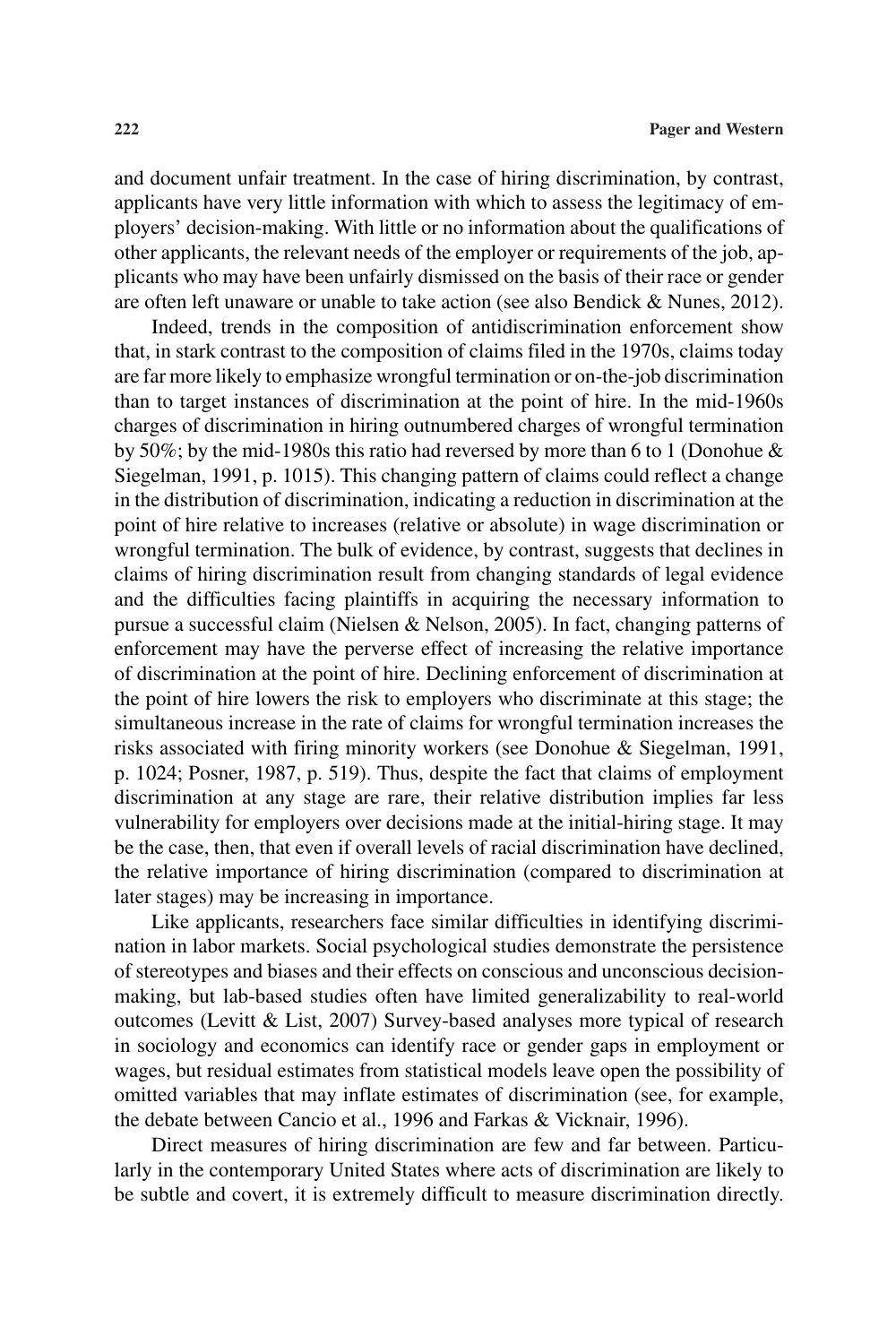Fortunately, the methodology of field experiments offers one approach to the study of hiring discrimination which allows researchers to directly observe discrimination in real-world settings. In this article, we discuss the findings of two recent field experiments measuring racial discrimination in low wage labor markets. Complementing Bendick and Egan (2012)—which offers a review of the broader potential of field experiments—this article focuses on the use of field experiments to reveal both gross-hiring inequities and extremely subtle processes of bias in decision-making. Providing both quantitative evidence of hiring discrimination and qualitative evidence of bias in the hiring process, field experiments represent a powerful tool for researchers and those interested in civil rights enforcement. In the following discussion, we illustrate three desirable features of the field experiment: (1) it produces estimates of the rate of discrimination at the point of hire; (2) it yields evidence about the interactions associated with discrimination (many of which reveal the subtlety with which contemporary discrimination is practiced); and (3) it provides a vehicle for both research on and enforcement of antidiscrimination law.

# *Field Experiments for Measuring Discrimination*

The basic design of an employment audit involves sending matched pairs of individuals (called testers) to apply for real job openings in order to see whether employers respond differently to applicants on the basis of selected characteristics. The appeal of the audit methodology lies in its ability to combine experimental methods with real-life contexts. This combination allows for greater generalizability than a lab experiment, and a better grasp of the causal mechanisms than what we can normally obtain from observational or correlational data. Indeed, for those with an interest in studying discrimination in real-world settings, the audit methodology provides an ideal tool.

The audit approach has been applied to numerous settings, including mortgage applications, negotiations at a car dealership, housing searches, and hailing a taxi (Ayres & Siegelman, 1995; Bendick et al., 1994; Cross et al., 1990; Massey & Lundy, 2001; Neumark, 1996; Ridley et al., 1989; Turner et al., 1991; Turner & Skidmore, 1999; Yinger, 1995). In the employment context, researchers have studied hiring discrimination by presenting employers with equivalent applicants who differ only by their race or ethnicity, either via resumes (known as "correspondence studies") or through in-person applicants ("in-person audit studies"). Marian Betrand and Sendhill Mullainathan (2004), for example, prepared two sets of matched resumes reflecting applicant pools of two skill levels. Using racially distinctive names to signal the race of applicants, the researchers mailed out resumes to more than 1,300 employers in Chicago and Boston, targeting job ads for sales, administrative support, and clerical and customer-services positions. The results of their study indicate that White-sounding names were 50% more likely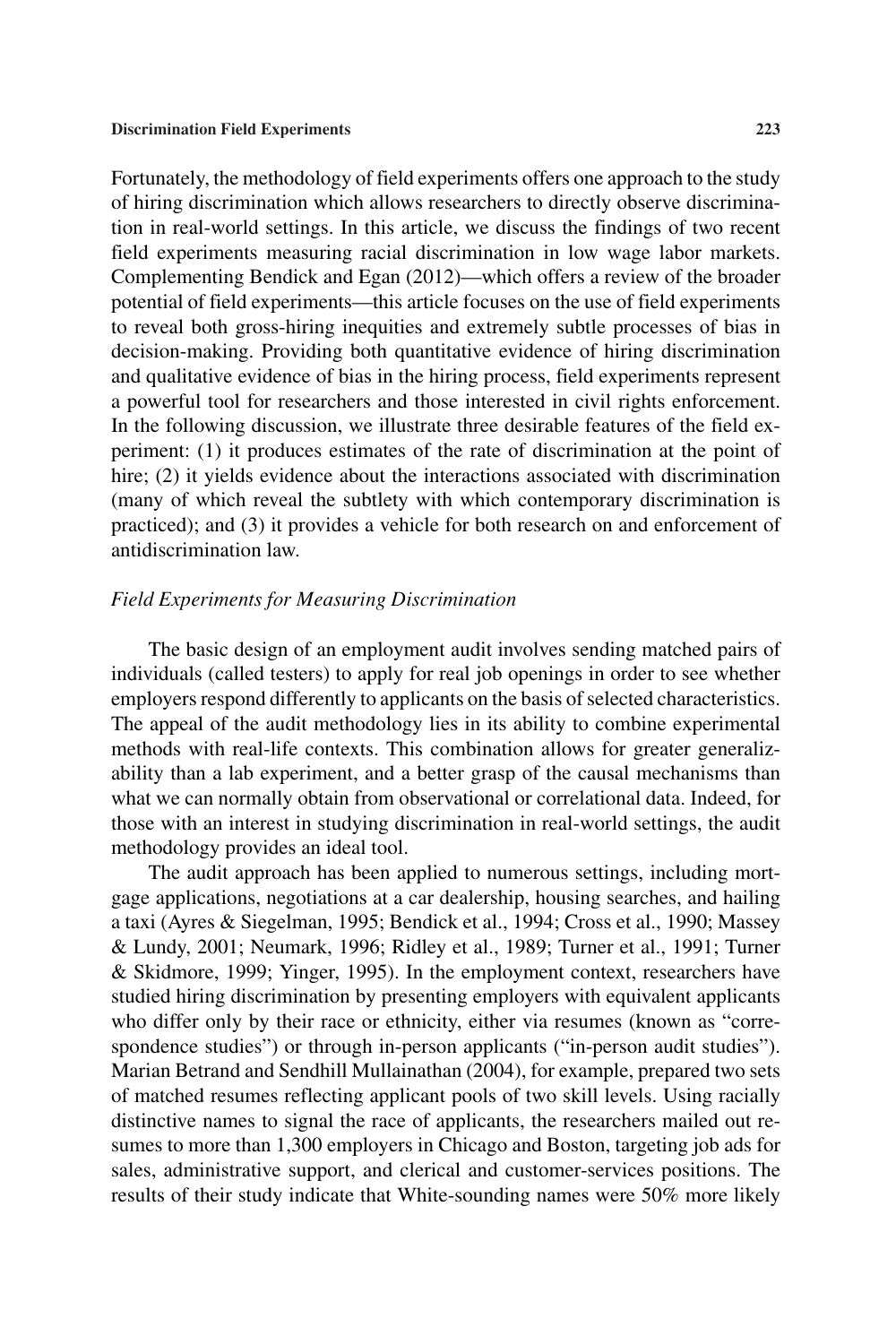to elicit positive responses from employers relative to equally qualified applicants with "Black" names (9.7% vs. 6.5%). Moreover, applicants with White names received a significant payoff to additional qualifications, while those with Black names did not. The racial gap among job applicants was thus higher among the more highly skilled applicant pairs than among those with fewer qualifications.

The primary advantage of the correspondence-test approach is that it requires no actual job applicants (only fictitious paper applicants). This is desirable for both methodological and practical reasons. Methodologically, the use of fictitious paper applicants allows researchers to create carefully matched applicant pairs without needing to accommodate the complexities of real people. The researcher thus has far more control over the precise content of "treatment" and "control" conditions. Practically, the reliance on paper applicants is also desirable in terms of the logistical ease with which the application process can be carried out. Rather than coordinating job visits by real people (creating opportunities for applicants to get lost, to contact the employer under differing circumstances), the correspondence test approach simply requires that resumes be sent out at specified intervals. Additionally, the small cost of postage or fax charges is trivial relative to the cost involved in hiring individuals to pose as job applicants.

At the same time, while correspondence tests do have many attractive features, there are also certain limitations of this design that have led some researchers to prefer the in-person audit approach. First, because correspondence tests rely on paper applications only, all relevant target information must be conveyed without the visual cues of in-person contact. This can pose complications for certain signals. The correspondence study discussed above, for example, used names like "Jamal" and "Lakisha" to signal African Americans. While these names are reliably associated with their intended race groups, some critics have argued that the more distinctive African American names are also associated with lower socioeconomic status, thus confounding the effects of race and class. Indeed, mother's education is a significant (negative) predictor of a child having a distinctively African American name (Fryer & Levitt, 2004). Directly assessing these connotations/associations is thus an important first step in developing the materials necessary for a strong test of discrimination.

In addition to signaling complexities, the correspondence-test method is also somewhat limited with respect to the types of jobs available for testing. The type of application procedure used in correspondence tests—sending resumes by mail is typically reserved for studies of administrative, clerical, and other white-collar occupations. The vast majority of entry-level jobs, by contrast, often require inperson applications. For jobs such as busboy, messenger, laborer, or cashier, for example, a mailed-in resume would appear out of place.

Finally, as we discuss below, correspondence studies are limited in the information they provide about the evaluation process that precedes the hiring decision. The ability to observe the level of attention, encouragement, or hostility applicants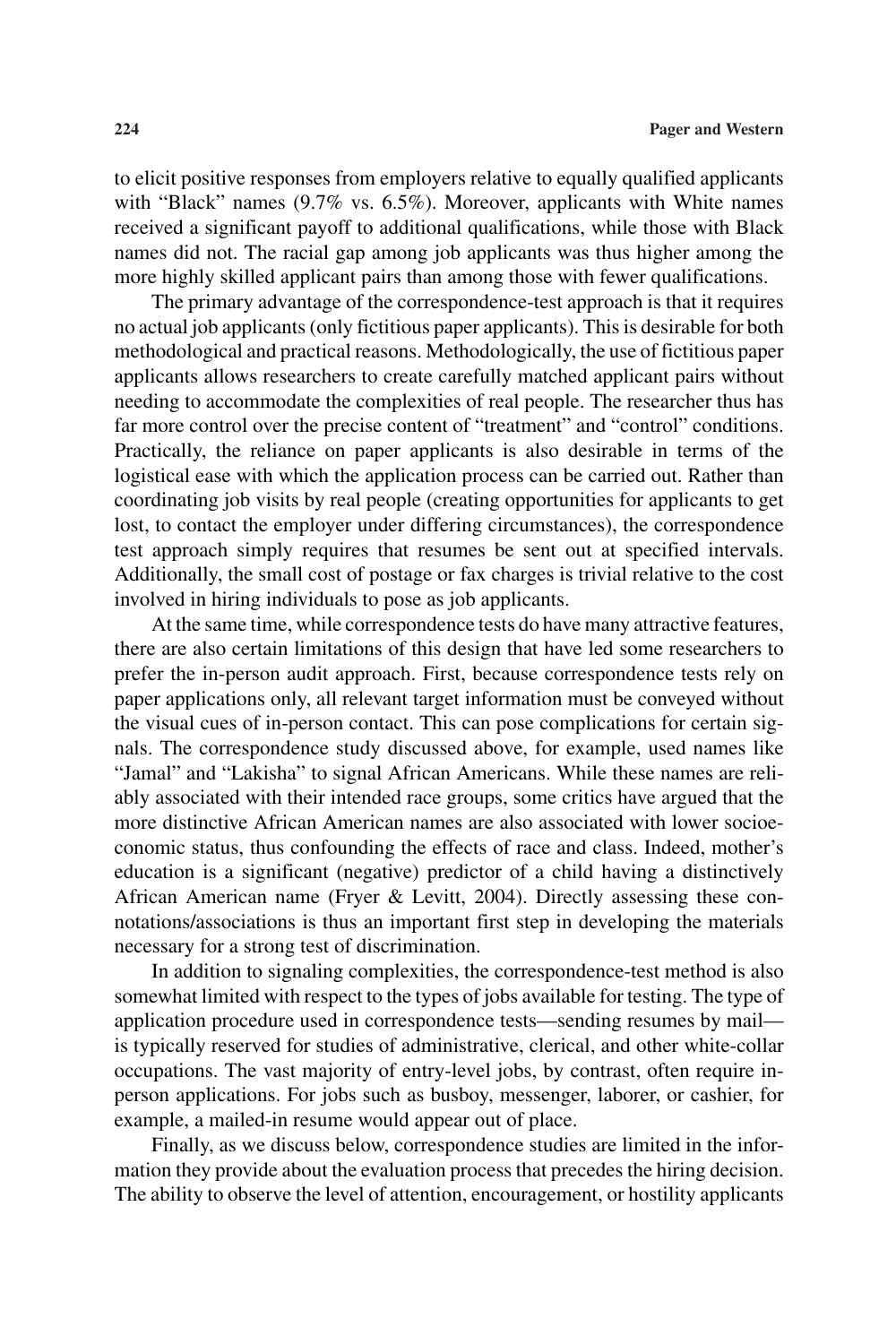elicit can provide important information about the subtle and contingent aspects of hiring process. For many of these reasons, some researchers have turned to the use of in-person audit studies.

Though in-person audits are time consuming and require intensive supervision, the approach offers several desirable qualities. In-person audits allow for the inclusion of a wide range of entry-level job types (which often require in-person applications); they provide a clear method for signaling race, without concerns over the class connotations of racially distinctive names (e.g., Fryer & Levitt, 2004); and they provide the opportunity to gather both quantitative and qualitative data, with information on whether or not the applicant receives the job as well as how he or she is treated during the interview process. Unfortunately, in part because of taxing logistical requirements, the use of in-person audit studies of employment remains quite rare, with only a handful of such studies conducted over the past 20 years (Bendick et al., 1991; Bendick et al. 1994; Cross et al. 1990; Pager, 2003; Turner et al. 1991; for a recent summary, see Pager 2007a).

The current article discusses the results from two recent field experiments that used an in-person audit approach to study racial and ethnic discrimination in the low wage labor markets of Milwaukee and New York City. In both studies, young men between the ages of 21 and 24 were hired to play the role of job applicants. These young men (called testers) were matched on the basis of their physical appearance (height, weight, attractiveness), verbal skills, and interactional styles (level of eye-contact, demeanor, and verbosity). Testers were assigned fictitious resumes indicating identical educational attainment, work experience (quantity and kind), and neighborhood of residence. Resumes were prepared in different fonts and formats and randomly varied across testers, with each resume used by testers from each race group. Testers presented themselves as high school graduates with steady work experience in entry-level jobs. Finally, the testers passed through a common training program to ensure uniform behavior in job interviews. While in the field, the testers dressed similarly and communicated with teammates by cell phone to anticipate unusual interview situations. In Milwaukee, racial comparisons are based on between-team comparisons, as Black and White testers applied to separate employers (the effect of a criminal record was measured within samerace pairs (see Pager, 2003). In New York City, Black, White, and Latino testers applied to the same set of employers for racial comparisons based within team.

Entry level job listings, defined as jobs requiring no previous experience and no education greater than high school, were randomly selected each week from the classified sections of the major city newspapers. Job titles included restaurant jobs, retail sales, warehouse workers, couriers, telemarketers, customer-service positions, clerical workers, stockers, movers, delivery drivers, and a wide range of other low-wage positions. Jobs were randomly assigned across teams, with testers in each team randomly varying the order in which they applied for each position. Eight testers in the Milwaukee study visited 350 employers; 10 testers in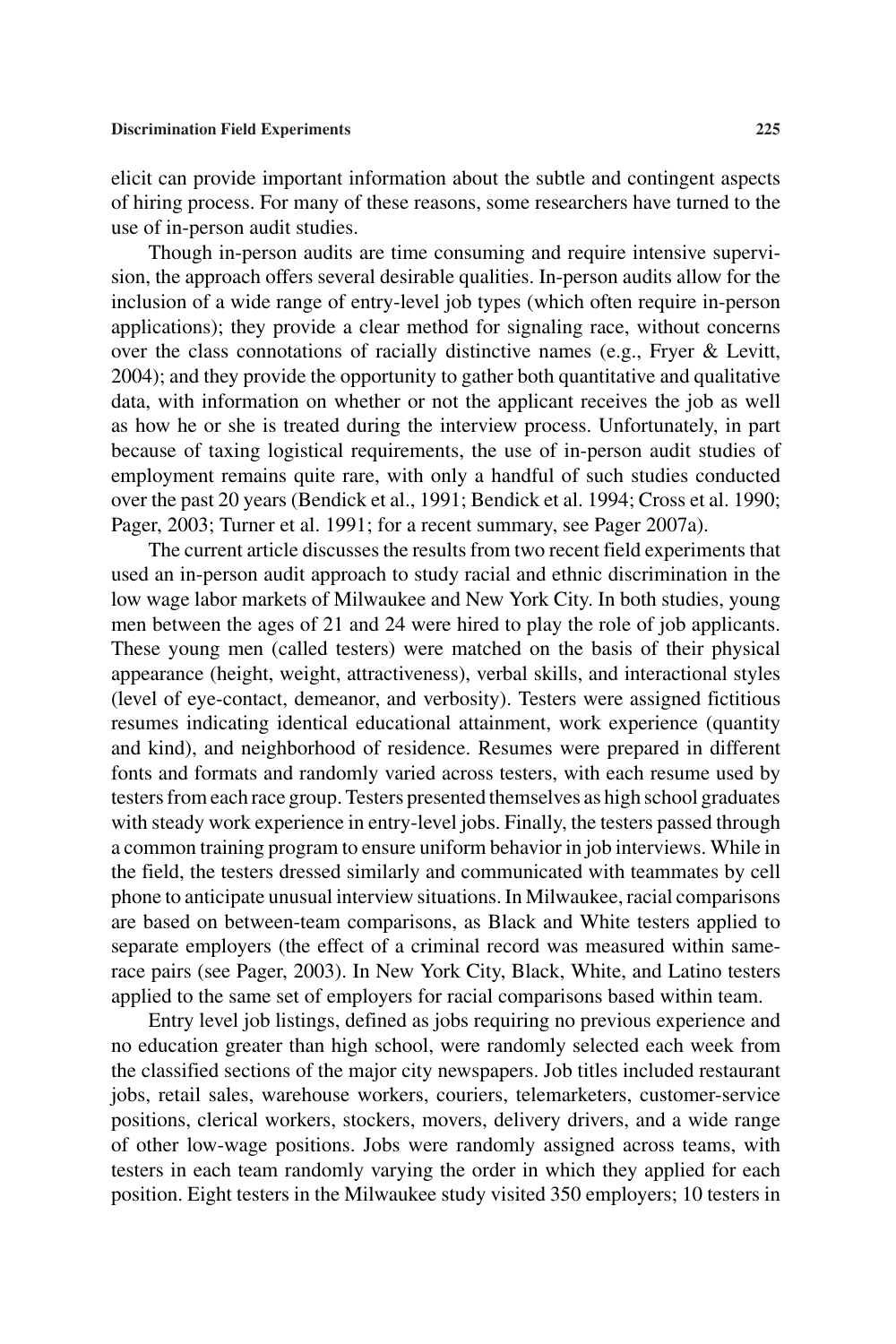

Fig. 1. Percent of applicants receiving a callback or job offer, by race.

*Source*. Pager, 2003; Pager, Western, and Bonikowski, 2009.

the New York City study visited 340 employers. The dependent variable in each study recorded any positive response in which a tester was either offered a job or called back for a second interview. Callbacks were recorded by voicemail boxes set up for each tester.

# **Results**

Figure 1 presents the percent of applicants receiving a callback or job offer, by race of the applicant. The results across the two cities are highly consistent, with Whites receiving positive responses at roughly twice the rate of equally qualified Black applicants. In the Milwaukee study, Whites received callbacks or job offers in 34% of cases relative to 14% for equally qualified Black applicants ( $p < .01$ ). In New York City, Whites received callbacks or job offers in 31% of cases, relative to 25% of Latino applicants and 15% for Blacks (for Black–White comparison, *p <* .01). The remarkable consistency of Black–White disparities across the two cities suggests that racial discrimination in hiring is not the product of distinctive local cultures or labor market dynamics but rather a more generalized phenomenon. Milwaukee and New York are quite distinct in their demographics, industrial composition, segregation patterns, and histories of racial conflict. Despite these differences, the prevalence and magnitude of discrimination in both cities is nearly identical.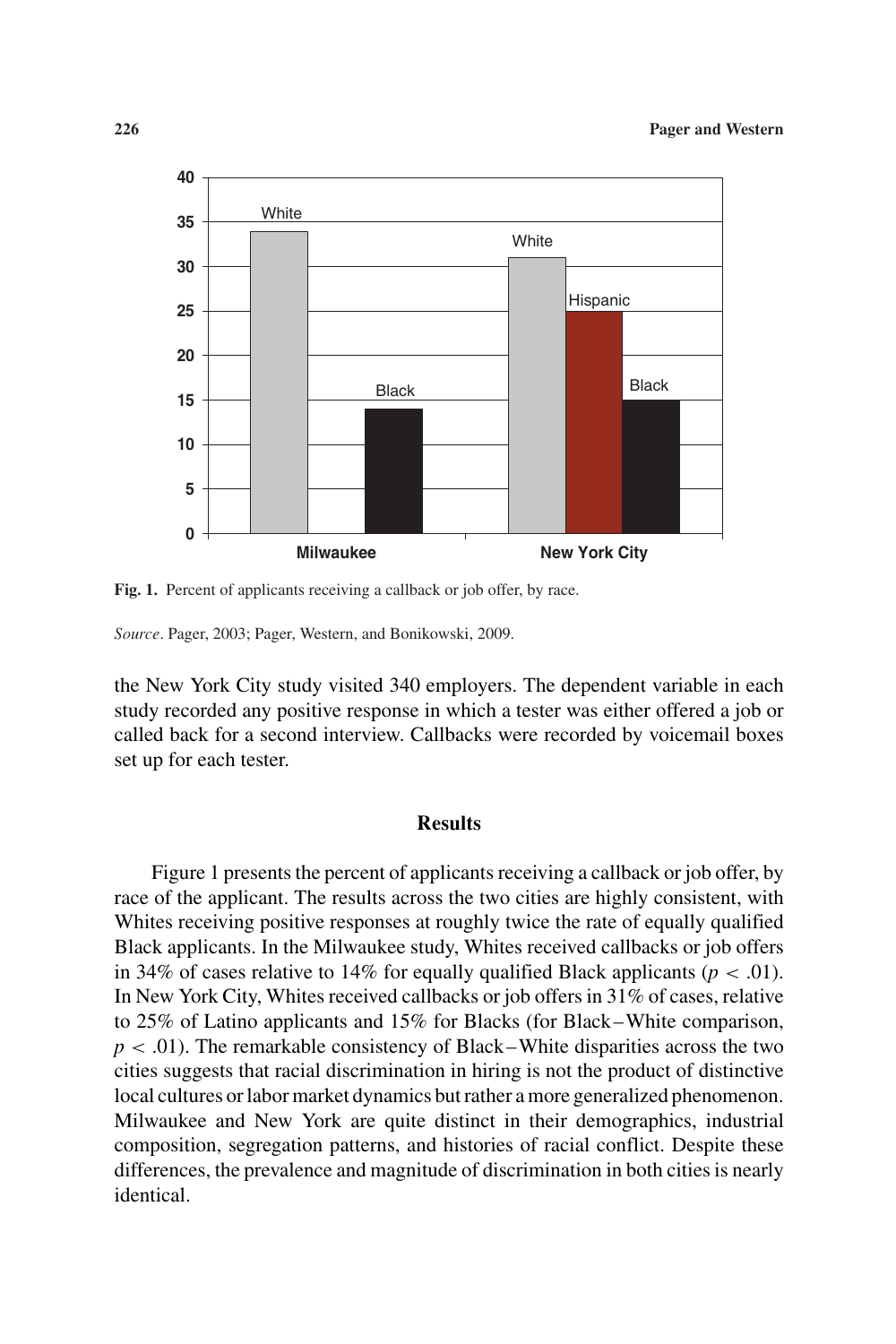## *Perceptibility of Discrimination*

Despite the frequency of differential treatment recorded in these data, few of the incidents were noticeable from the job applicant's perspective. In the Milwaukee experiment, more than three fourths of applications were submitted with little or no personal contact with the employer. In such cases, applicants have virtually no information with which to assess their reception by employers, and employers make first-round cuts on the basis of superficial impressions (if they see the applicant), a name on the resume, or the brief information provided on the application form. Testers in Milwaukee generally reported cordial treatment by employers and, apart from a few notable exceptions, Black testers did not feel unwelcome submitting their applications.

In the New York City experiment, testers more often had the opportunity to talk with employers, with such conversations occurring in roughly half of the firms to which they applied. But even in these cases it was difficult to decipher the employer's preferences or biases based on a single interaction. Indeed, in many cases it was only after the side by side comparisons of test partners that evidence of possible bias could be detected. In one case from the New York City study, for example, the three testers inquired about a sales position at a retail clothing store. The employer spoke with each of the applicants and appeared to treat each one fairly.

Joe, one of our African-American tester, reported: "[The employer] said the position was just filled and that she would be calling people in for an interview if the person doesn't work out." Josue, his Latino-test partner, was told something very similar: "She informed me that the position was already filled, but did not know if the hired employee would work out. She told me to leave my resume with her." By contrast, when Simon, their White-test partner, applied last, his experience was notably different: "... I asked what the hiring process was—if they're taking applications now, interviewing, etc. She looked at my application. 'You can start immediately?' Yes. 'Can you start tomorrow?' Yes. '10 a.m.' She was very friendly and introduced me to another woman (White, 28) at the cash register who will be training me."

When evaluated individually, these interactions would not have raised any concern. All three testers were asked about their availability and about their sales experience. The employer appeared willing to consider each of them. But when it came down to it, it was the White applicant who walked out with the job.

Indeed, in the majority of applications testers did not detect signs from employers that anticipated the differential treatment we observed. As a way of gauging testers' subjective experiences, we had testers in the New York City study fill out "treatment thermometers" recording their perception of how they were treated by an employer after each visit. On a scale of 1 to 100, the average rating for Blacks was 69.6 overall, and among Blacks experiencing differential treatment, 67.5. This small and statistically insignificant decrease in perceived treatment suggests that employers' preferences and biases were largely concealed in the interview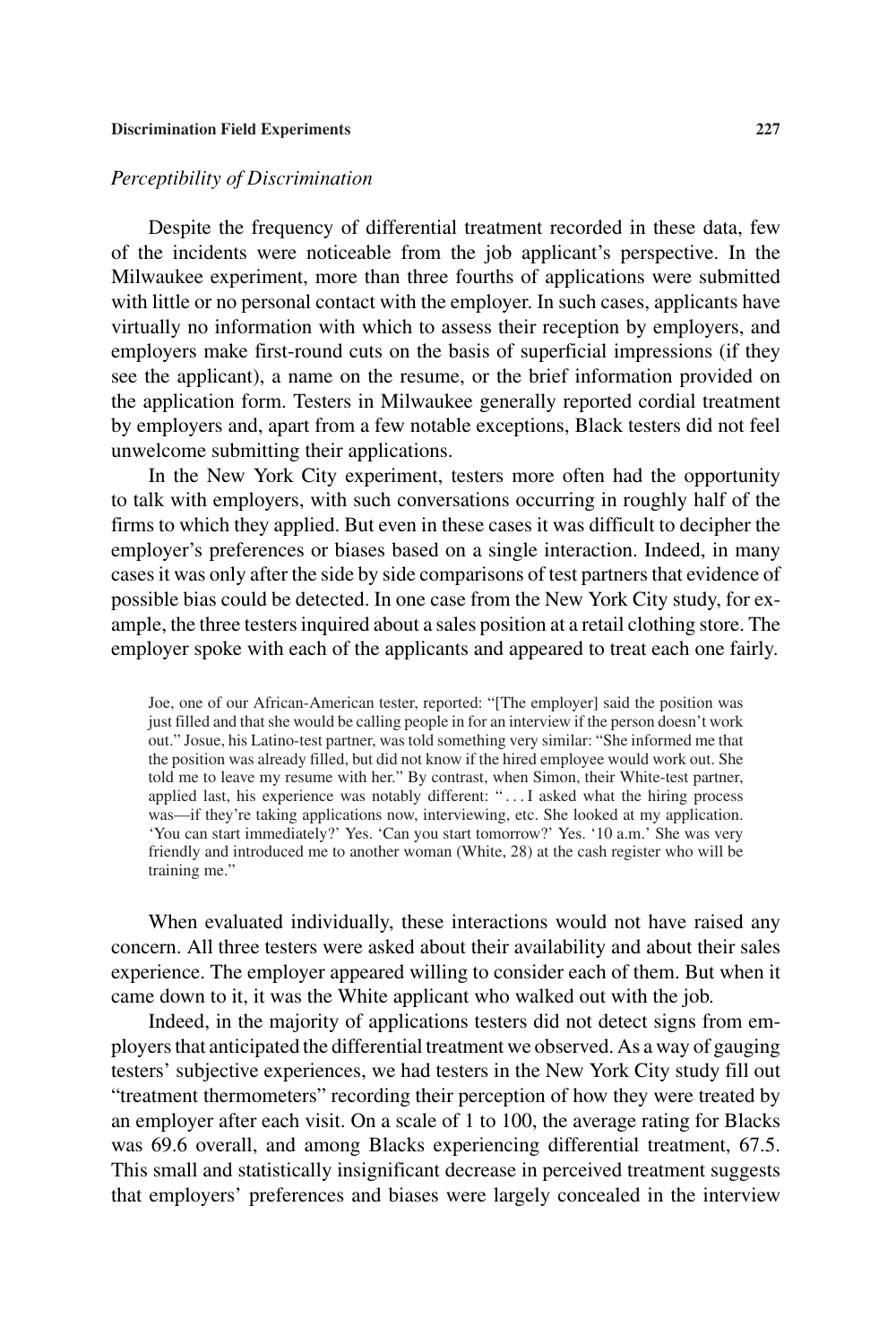process, with the majority of Black applicants unaware that their candidacy was in question.

Some have argued that Blacks are quick to interpret ambiguous interactions as evidence of racism (Ford, 2008), a concern particularly relevant to a study that relies on the performance of testers who are aware of the intended focus of the research (Heckman, 1998). Quite unlike expectations that testers would be vigilant in perceiving the slightest hint of foul play, the present research suggests that testers were rarely able to identify discrimination at work. Indeed, this research is more consistent with social psychological studies that suggest targets of discrimination often underestimate the significance of discrimination in their own lives, even as they recognize it as a problem facing their group (Crosby, 1984; Taylor et al., 1990).

In addition to testers' weak ability to perceive discrimination in action, testers' perceptions of their treatment by employers did little to predict their actual likelihood of employment. There was essentially zero correlation between testers' ratings on the "treatment thermometer" and their likelihood of getting a callback. Excluding those cases in which testers were offered the job on the spot (and therefore, the tester had concrete feedback regarding the employers' approval), the correlation between the "treatment thermometer" score and the likelihood of a callback was .02 for Whites and .05 for Blacks. The friendliness or gruffness of an employer thus did little to signal actual-hiring intentions. Even among these "professional applicants"—in the sense that our testers were being paid to monitor the application process and had significant experience with a wide range of employment interactions—their ability to detect racial preferences at work was extremely limited.

In most cases, it is only by comparing the experiences of similar applicants side by side that we observe the ways in which race appears to shape employers' evaluations in subtle but systematic ways. These patterns have significant implications for the enforcement of antidiscrimination law. The reliance on individual plaintiffs to come forward with evidence of discrimination represents a bar that few incidents of hiring discrimination can meet. In contrast to cases of wage discrimination or wrongful termination, in which victims presumably have access to better information about the comparative treatment of other similarly situated employees, job applicants have access to very little information with which to gauge suspicions of discrimination. Moreover, because acts of discrimination are themselves typically subtle and covert, the applicant's suspicions are unlikely to be aroused even when systematic or regularly occurring forms of bias are solidly in place. Under these conditions, we would expect the vast majority of incidents of hiring discrimination to go undetected. The difficulty in identifying and enforcing discrimination at the point of hire leaves this stage of the employment process particularly vulnerable to the influences of persistent racial bias.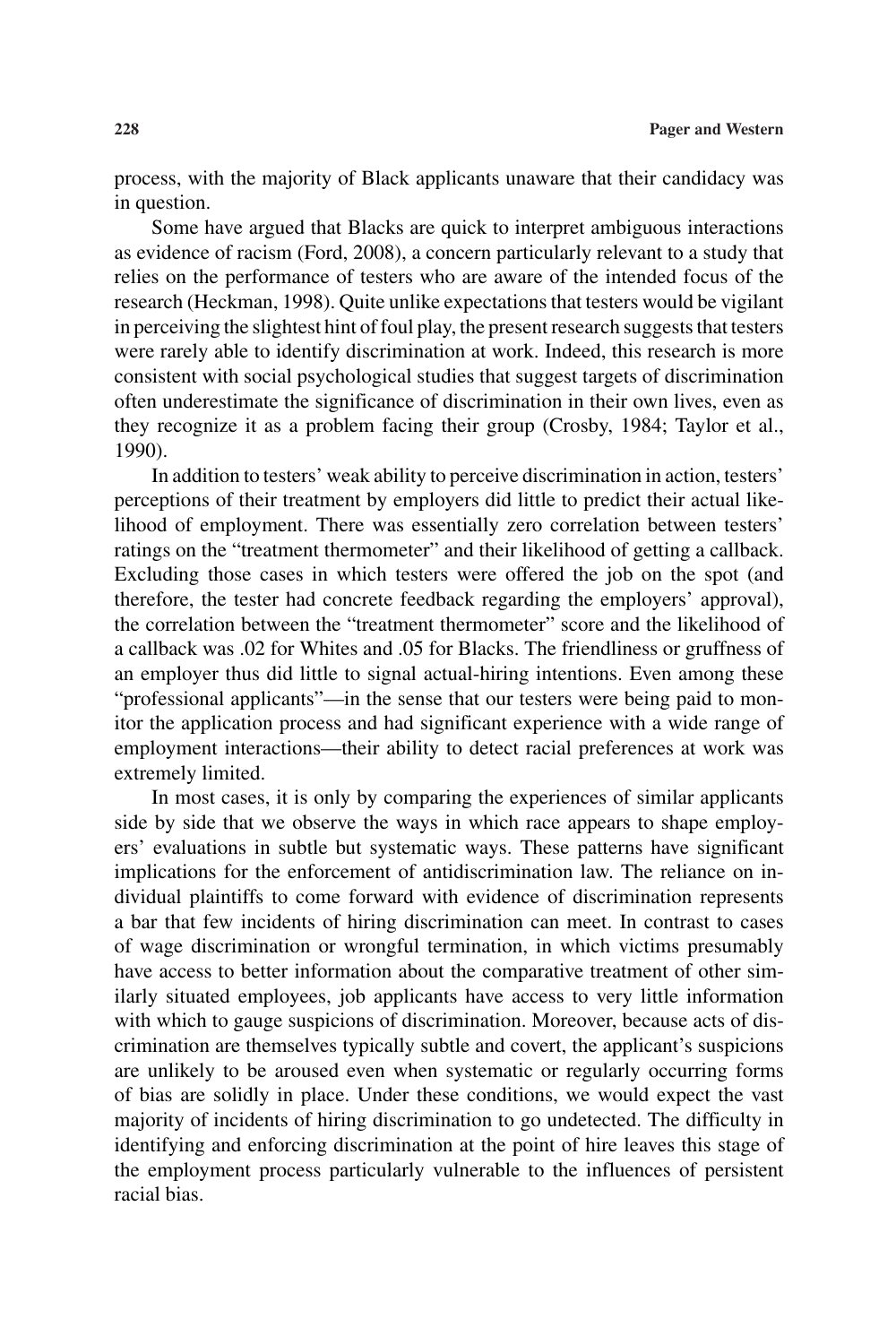## *Are Employers Hiding Racist Beliefs?*

Employers are adamant that race does not affect their decisions about who to hire; they speak about looking for the best-possible candidate whether "White, Black, Yellow or Green" (employer at a retail clothing store). In order to better understand employers' perspectives on hiring, we conducted in-depth interviews with 55 employers in New York City (Pager & Karafin, 2009). When asked what his sense was of how African American men are doing in terms of employment compared to other groups, the manager of a supply company simply said, "Skip that question because that has nothing to do with me. I just hire people based on their abilities." Another employer for a retail sales company expressed a common sentiment of universality: "Number one, they are all the same to me. When I look, I don't look at religion, I don't look at what color you are because we are all human beings." These employers, like many we spoke with, appear committed to an evaluation process that is blind to race or color.

At the same time, when asked to step back from their own hiring process to think about race differences more generally, employers were surprisingly willing to express strong opinions about the characteristics and attributes they perceive among different groups of workers. Indeed, the plurality of employers we spoke with, when considering Black men independent of their own workplace, characterized this group according to three common tropes: as lazy or having a poor work ethic; threatening or criminal; or possessing an inappropriate style or demeanor (Pager & Karafin, 2009). For example, one employer at a retail store said simply, "I will tell you the truth. African Americans don't want to work." An employer at a local garment factory commented, "I find that the great majority of this minority group that you are talking about either doesn't qualify for certain jobs because they look a little bit more, they come on as if, well, they are threatening." Previous studies have found similar characterizations by employers in the context of open-ended interviews (Kirschenman & Neckerman, 1991; Moss & Tilly, 2001; Waldinger & Lichter, 2003; Wilson, 1996).

One possible interpretation of this discrepancy, between employers' characterization of their own color-blind hiring philosophy and their strong negative portrayals of Black men, is simply that employers work to conceal the ways that their own biases result in discriminatory hiring practices. Surely employers who hold such negative stereotypes about African Americans are unlikely to give them a fair shake in the hiring process. And yet, a puzzling finding in attempts to match employer attitudes with hiring behavior is the striking lack of consistency between the two (Moss & Tilly, 2001; Pager & Quillian, 2005; see also LaPiere, 1934). In some cases, employers expressing strong negative attitudes about Black men appear more likely to hire Black-male applicants. Indeed, Moss and Tilly (2001) report the surprising finding that "businesses where a plurality of managers complained about Black motivation [and other negative characteristics] are more likely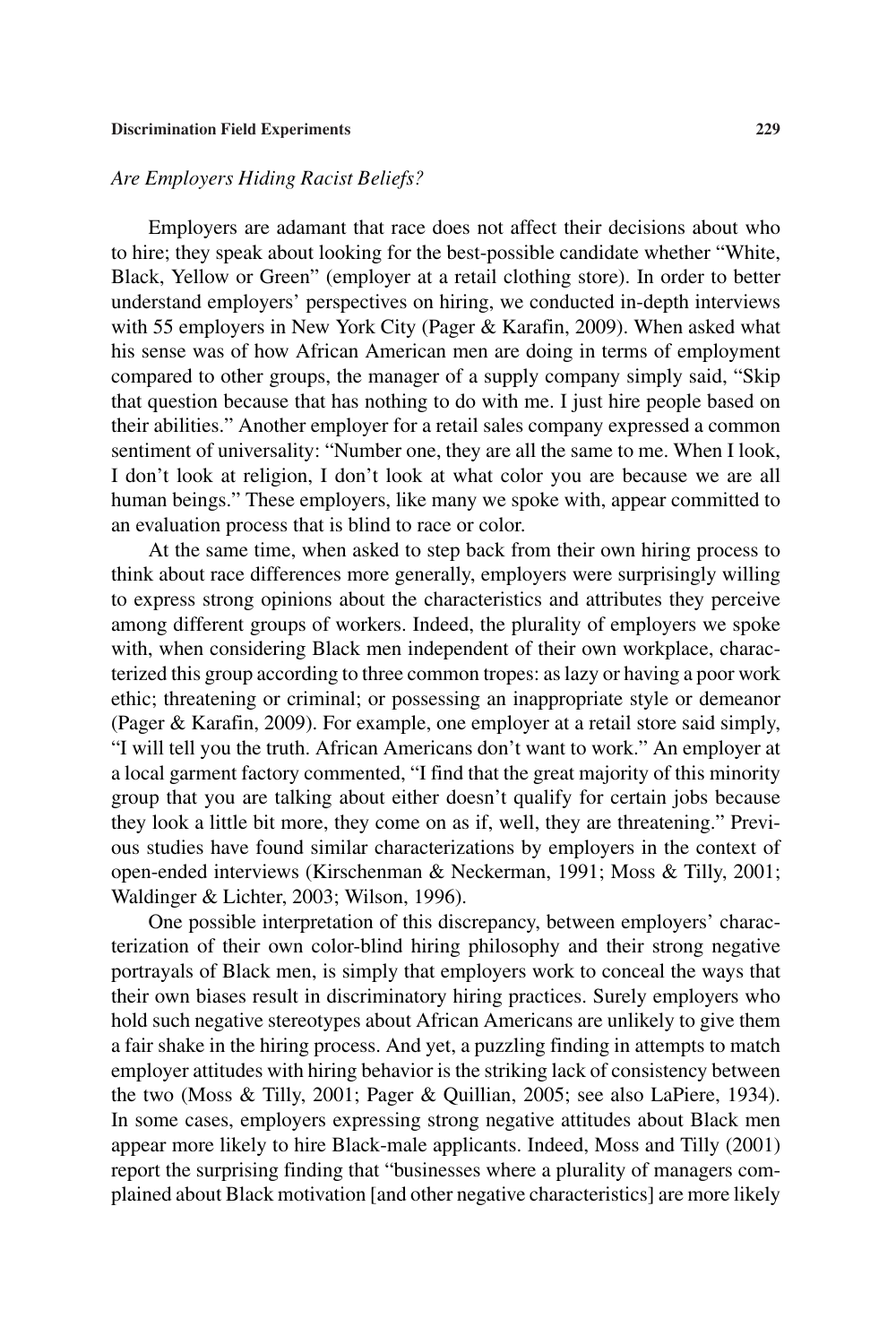to hire Black men" (p.151). These results point the fact that hiring decisions are influenced by a complex range of factors, conscious racial attitudes being only one. The stated preferences of employers, then, leave uncertain the degree to which negative attitudes about Blacks translate into active forms of discrimination.

Indeed, it is difficult to know exactly what is going through employers' minds as they evaluate candidates of different races. Based on the evidence we can glean from the interactions between testers and employers in our field experiments, it seemed that only in rare cases were employers categorically unwilling to hire African Americans (see Pager et al., 2009, p. 787 – 788). Rather, employers often seemed genuinely interested in evaluating the qualifications of a given candidate, irrespective of their race in an effort to identify the best candidate for the job. Unfortunately, these evaluations themselves appeared influenced by race. Indeed, in analyzing the interactions between employers and our testers, we noticed a pattern in which employers appeared to perceive real-skill or experience differences among applicants despite the fact that the testers' resumes were designed to convey identical qualifications (for additional discussion and analyses of these interactions see Pager, Western, and Bonikowski, 2009). In one case from NYC, for example, the testers applied for a job at a moving company.

Joe, the African American applicant, spoke with the employer about his prior experience at a delivery company. Nevertheless, "[the employer] told me that he couldn't use me because he is looking for someone with moving experience." Josue, his Latino partner, presented his experience as a stocker at a delivery company and reports a similar reaction: "He then told me that since I have no experience *...* there is nothing he could do for me." Simon, their White-test partner, presented his identical qualifications to which the employer responds more favorably: "'To be honest, we're looking for someone with specific moving experience. But because you've worked for [a storage company], that has a little to do with moving.' He wanted me to come in tomorrow between 10 and 11 for an interview."

The employer is consistent in his preference for workers with relevant prior experience, but he is willing to apply a more flexible, inclusive standard in evaluating the experience of the White applicant than in the case of the minority applicants.

When applying for a job as a line cook at a midlevel Manhattan restaurant, the three testers encountered similar concerns about their lack of relevant experience.

Josue, the Latino tester, reported, "[The employer] then asked me if I had any prior kitchen or cooking experience. I told him that I did not really have any, but that I worked alongside cooks at [my prior job as a server]. He then asked me if I had any 'knife' experience and I told him no *...* He told me he would give me a try and wanted to know if I was available this coming Sunday at 2 p.m." Simon, his White-test partner, was also invited to come back for a trial period. By contrast, Joe, the Black tester, found that "they are only looking for experienced-line cooks." Joe wrote, "I started to try and convince him to give me a chance but he cut me off and said I didn't qualify."

None of the testers had direct experience with kitchen work, but the White and Latino applicants were viewed as viable prospects while the Black applicant was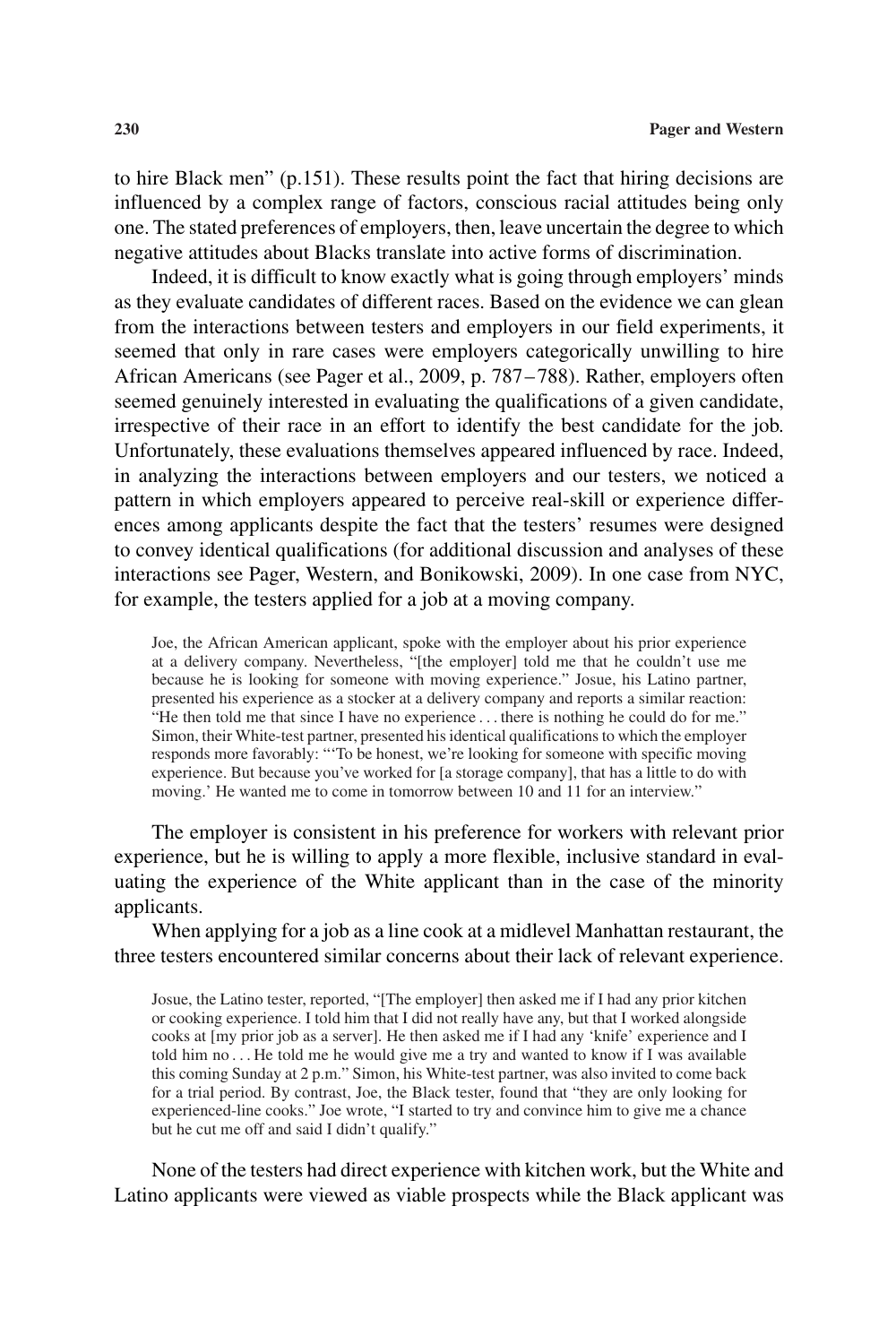rejected because he lacked experience. The shifting standards used by employers, offering more latitude to marginally skilled White applicants than similarly qualified minorities, suggests that even the evaluation of "objective" information can be affected by underlying racial considerations (see Pager, Western, & Bonikowski, 2009).

The shifting standards we witness in these interactions are less consistent with a model of traditional prejudice than with a more contingent and subtle conceptualization of racial attitudes. According to Dovidio and Gaertner's (2004) theory of aversive racism, for example, many individuals in contemporary society experience few conscious anti-Black sentiments, and traditional measures of prejudice have substantially declined. At the same time, there remains a high level of generalized anxiety or discomfort with Blacks that can shape interracial interaction and decision-making. Fueled largely by unconscious negative associations rather than overt forms of prejudice, aversive racism represents a more subtle and difficult-toidentify form of bias. Aversive racists believe in equality and consciously eschew distinctions on the basis of race; unconscious bias, however, leads to situations in which subtle forms of discrimination persist without the actor's awareness (see also Gaertner & Dovidio, 1986). In a laboratory experiment simulating a hiring situation, for example, the authors found little evidence of discrimination in cases where Black and White applicants were either highly qualified or poorly qualified for the position. When applicants had acceptable but ambiguous qualifications, however, participants were nearly 70% more likely to recommend the White applicant than the Black applicant (Dovidio & Gaertner, 2000; see also Hodson, Dovidio, & Gaertner, 2002). Few of the participants seemed to categorically believe that Whites were better employees than Blacks; in the context of uncertainty, however, race provided a kind of tie-breaker. Assessments of person-specific traits or characteristics, then, can take on different meanings when evaluated in the context of group-based expectations. Particularly in assessing characteristics with some degree of ambiguity—something that characterizes many of the qualities or skills expected of low-wage workers—employers may be more heavily influenced by prior expectations or unconscious stereotypes in forming their evaluations (see also Biernat & Kobrynowicz, 1997; Darley & Gross, 1983).

The fact that employers' preferences and biases are more often manifested through subtle and dynamic interactions, rather than outright rejection of minority candidates, itself poses problems for the enforcement of antidiscrimination law. It is extremely difficult to find evidence of intent—often a prerequisite to a successful antidiscrimination case—when an employer does not consciously intend to exclude Blacks, but instead selectively attends to information that presents a more favorable impression of White candidates. This complex process of discrimination is far more difficult to document in legal cases, leaving a more limited range of possible remedies for subtle and unconscious discrimination. Indeed, with both job seeker and employer often unaware that any systematic bias is in effect, it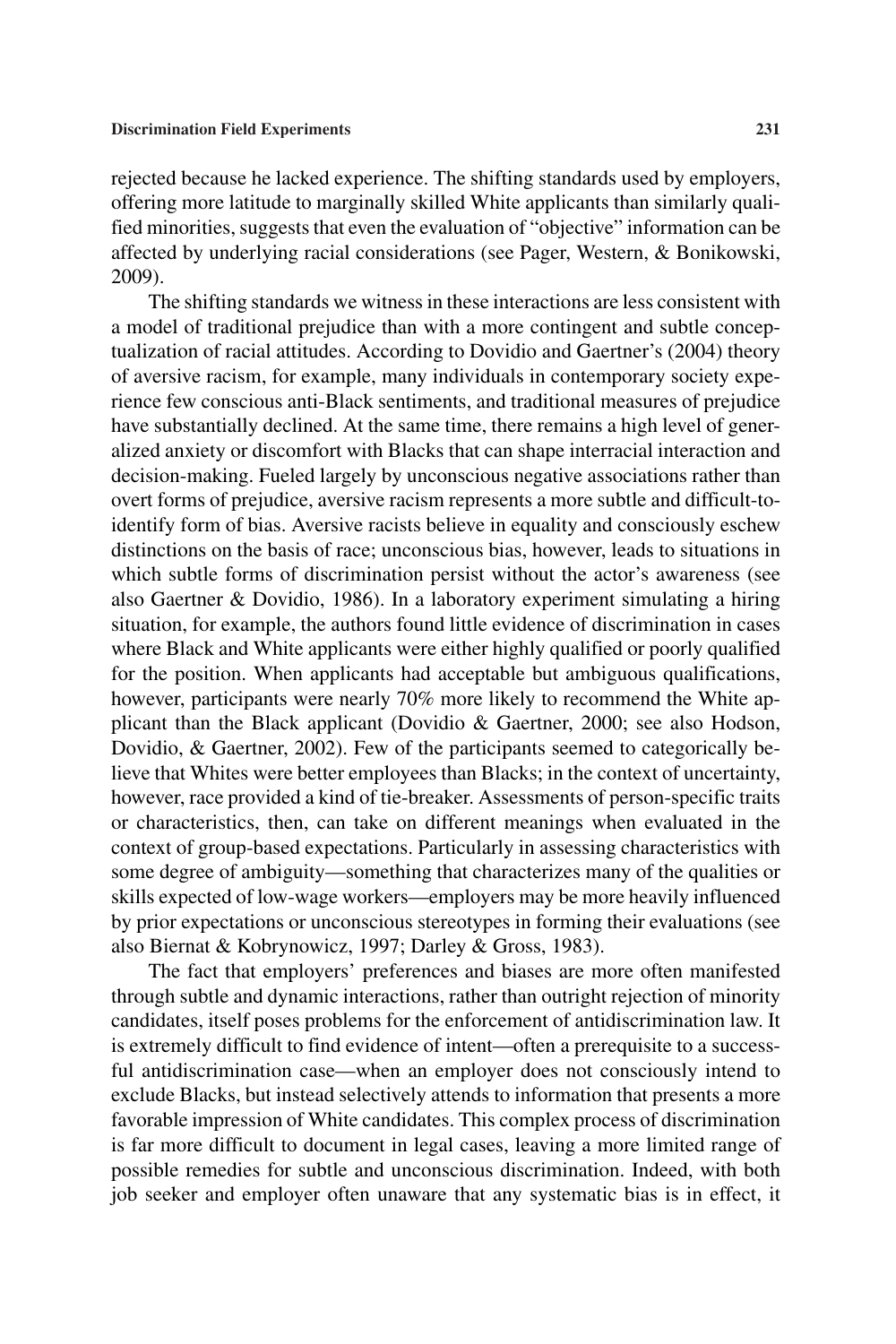becomes difficult to remedy subtle forms of discrimination without more proactive efforts at monitoring and enforcing the requirements of antidiscrimination law.

## *Field Experiments for the Purposes of Enforcement*

The use of field experiments in research on discrimination represents an important tool for informing both social science and public opinion. The experimental method offers a clean design with which to assess causal effects, while simultaneously providing simple and straightforward measures of discrimination that can be easily understood by a lay audience. Given recent public-opinion surveys that demonstrate widespread skepticism over the persistence of discrimination, research of this kind can play an important role by providing "clear and convincing evidence" that discrimination remains an important feature of contemporary U.S. labor markets. Indeed, more than 80% of White respondents indicate that Blacks have "as good a chance as White people *...* to get any kind of job for which they are qualified," and similar proportions believe that Blacks are not discriminated against in access to housing or managerial jobs. Respondents are more evenly split when asked about whether Blacks are treated fairly by the police (53% agree) (Schuman et al., 1997, p. 159 – 160). To the extent that public opinion concerning the relevance of discrimination shapes support for public policy efforts to address racial bias, the existence of reliable and accessible evidence on this question can play a potentially important role in shaping policy discussions.

At the same time, the field experimental approach can also play a more active role in support of antidiscrimination law and policy. Indeed, the audit method was initially designed for the enforcement of antidiscrimination law. Testers have been used to detect racially discriminatory practices among real estate agents, landlords, and lenders, providing evidence of differential treatment for use in litigation. In these discrimination cases, testers serve as the plaintiffs. Despite the fact that the testers themselves were not in fact seeking employment (or housing) at the time their application was submitted, their treatment nevertheless represents an actionable claim. This issue has received close scrutiny by the courts, including rulings by the highest federal courts (e.g., Havens Realty Corp. v. Coleman, 455 U.S. 363, 373, 1982).

The differences between audit studies for research purposes and those used for enforcement are subtle, but are worth careful attention. Audit studies for research purposes are oriented not toward a specific intervention, but rather to obtaining accurate measures of the prevalence of discrimination across a broad sector or metropolitan area. The interest is in average treatment effects rather than in isolating discriminatory treatment at any single firm or agency. Studies of this kind typically include no more than a single audit per employer, with discrimination detected through systematic patterns across employers, rather than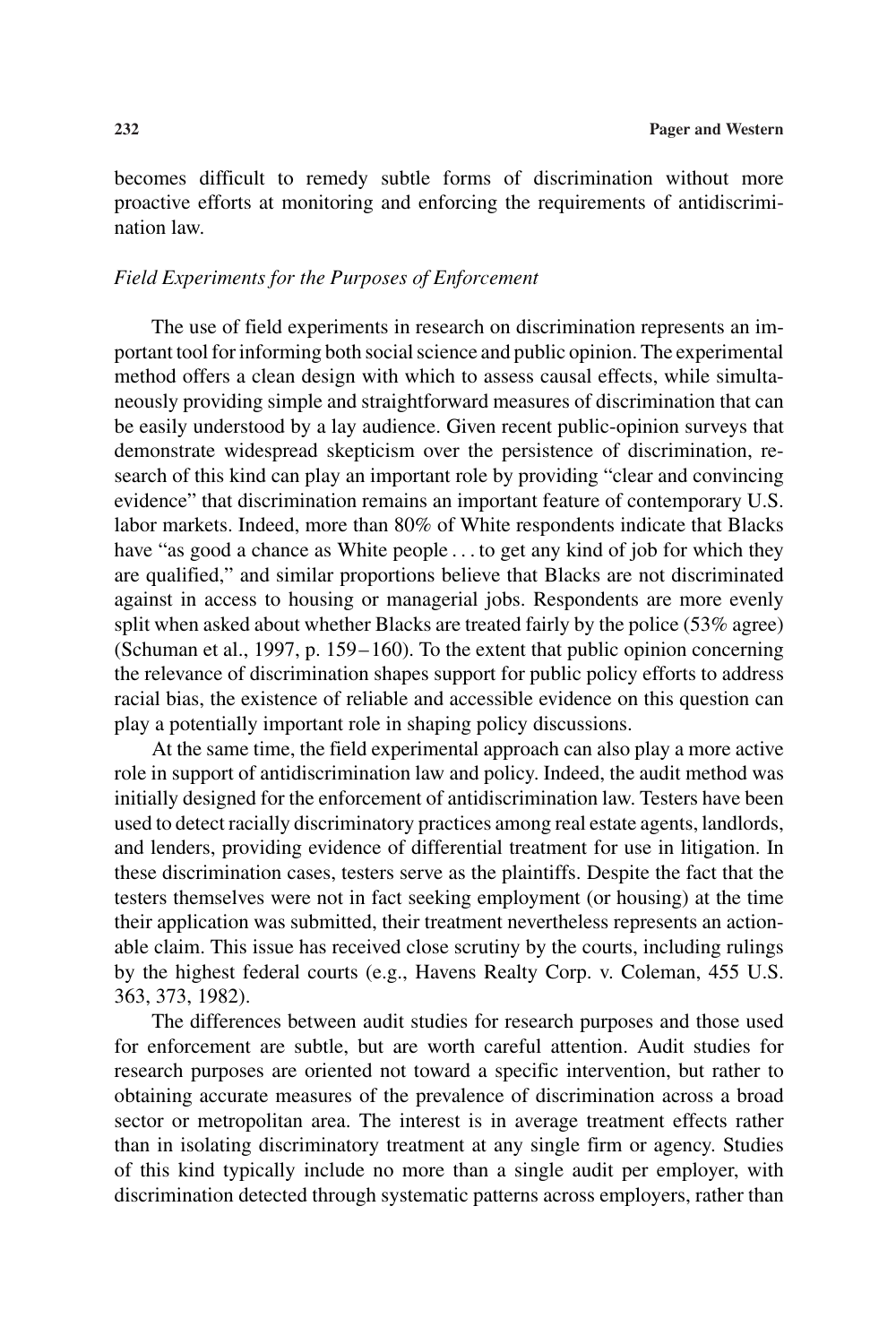repeated acts of discrimination by a single employer. The design of research-based audit studies has important implications for what kinds of conclusions we can draw from their results. From research based audit studies, it is not possible to draw conclusions about the discriminatory tendencies of any given employer. Indeed, even a nondiscriminatory employer, when forced to choose between two equally qualified candidates, will choose theWhite applicant half the time. Only by looking at generalized patterns across a large number of employers can we determine whether hiring appears systematically influenced by race or other stigmatizing characteristics. The point of research based audit studies, then, is to assess the prevalence of discrimination across the labor market, rather than to intervene in particular sites of discrimination.

Testing for litigation, by contrast, requires multiple audits of the same employer (or real estate agent, etc.) to detect consistent patterns of discrimination by that particular individual and/or company. Recognizing that single-audit outcomes may be affected by chance or circumstance, building a case against an individual employer requires repeated measures of differential treatment that systematically bias one group relative to another. This approach often requires the recruitment of a much larger number of testers (and/or resume pairs) so that multiple unique-tester pairs can visit the employer without arousing suspicion. The conceptual underpinnings across audit types are very similar, but their design and implementation diverges considerably. Remaining cognizant of the goals and possibilities of each approach is important in constructing an appropriate study design.

# *Why isn't Testing Used More?*

Testing has been used as a research tool and an enforcement mechanism by the Department of Housing and Urban Development (HUD) to address discrimination in housing markets since the early 1970s. As recently as 1998, HUD allocated \$7.5 million to fund a 20-city testing study measuring racial and ethnic discrimination in housing rental, sales, and lending markets, and to track changes over time according to testing measures of discrimination collected over the preceding two decades (Turner et al., 2002). Testing has been widely viewed as an effective vehicle for enforcing Fair Housing laws and for reducing the degree of active discrimination in housing markets (Turner et al., 2002; Yinger, 1995).

The case of employment has followed a very different path. In addition to the logistical concerns discussed above, employment testing has further been stymied by a hostile political environment that has limited the resources available for "testing" the prevalence of discrimination in labor markets. In 1997, the Equal Employment Opportunity Commission (EEOC) announced a plan to launch a series of pilot employment audits across the country to support a more proactive model of enforcement of antidiscrimination law (http://www.eeoc.gov/press/12– 5-97.html). Congressional leadership, at that time controlled by conservative house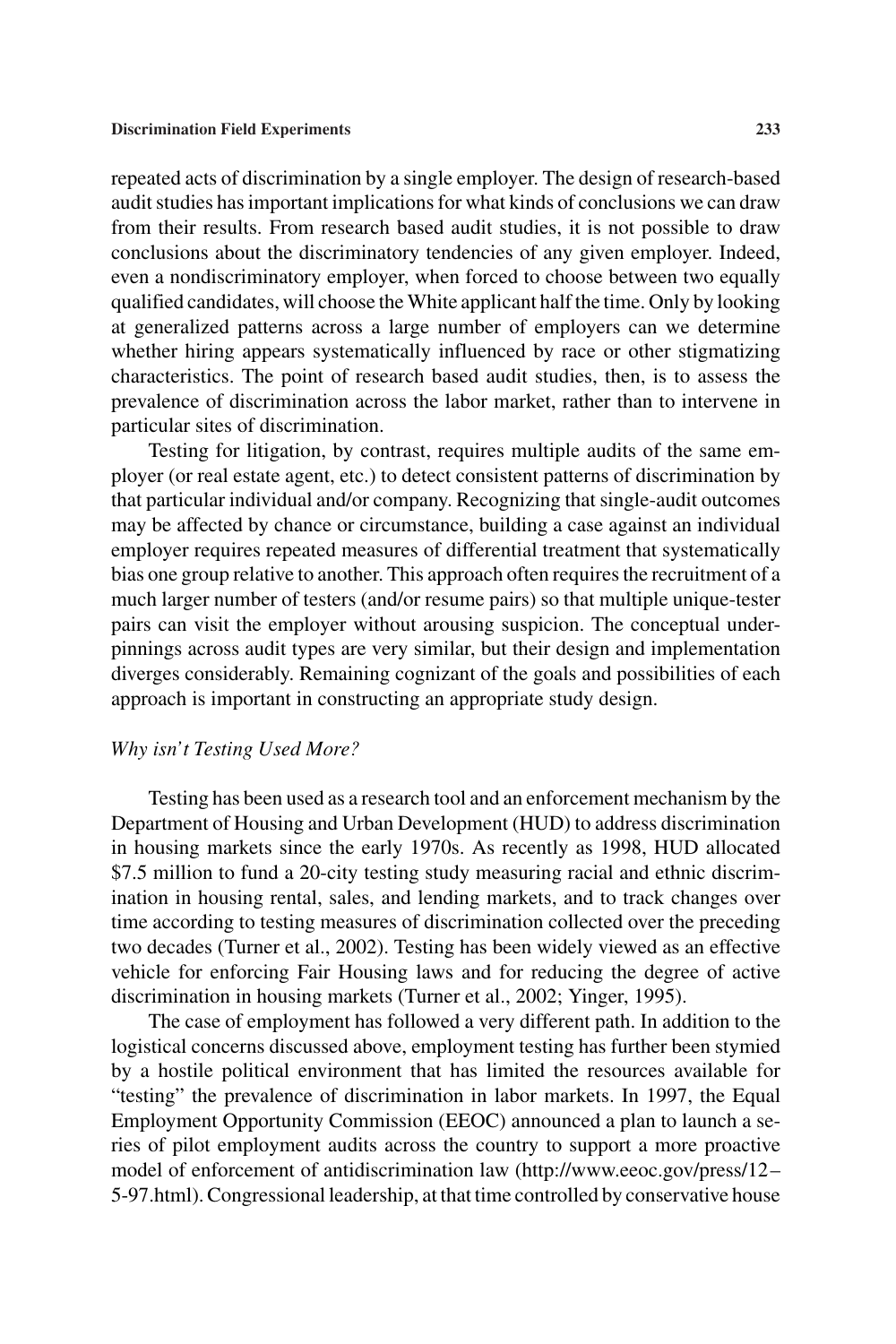speaker Newt Gingrich, objected vehemently to this strategy of enforcement. According to Gingrich, **"**The use of employment testers, frankly, undermines the credibility of the EEOC. The government should not sanction applicants' misrepresentation of their credentials to prospective employers. The use of testers not only causes innocent businesses to waste resources (interviewing candidates not interested in actual employment), but also puts a government agency in the business of entrapment. It assumes guilt where there has been no indication of discriminatory behavior (Gingrich, 1998)" That year's budget appropriations bill provided funding for the EEOC conditional on eliminating of the use of testing. Unlike the arena of housing discrimination, in which dozens of federally sponsored testing studies have taken place, the use of the audit methodology for both research and litigation in the area of employment discrimination has thus remained negligible.

The ethical concerns raised by Gingrich are important and should not be dismissed out of hand. Indeed, audit studies require that employers are unwittingly recruited for participation and then led to believe that the testers are viable job candidates. Time spent reviewing applications and/or interviewing applicants will therefore impose a cost on the subject. Most employment audit studies limit their samples to employers for entry-level positions—those requiring the least intensive review—in part to minimize the time employers spend evaluating phony applicants. The field experiments reported in this article further limited imposition on employers by restricting audits to the first stage of the employment process. Candidate reviews in these cases typically consisted of no more than a short review of the application and/or resume and, in a smaller fraction of cases, a short interview (Pager, 2003; Pager et al., 2009; see Pager 2007 for a more extensive discussion of ethical issues related to audit research).

While the costs to employers should not be overlooked, they must also be examined relative to the possible benefits resulting from this approach. As noted earlier, in the absence of some form of proactive investigation, hiring discrimination remains extremely difficult to identify or address. Job applicants typically have too little information at their disposal to make credible claims, and employers can easily come up with reasonable post hoc justifications for hiring decisions in individual cases. It is only through repeated observation of systematic hiring bias that discrimination at the early stages of the hiring process can be reliably identified and remedied. Recently, the EEOC has shown signs of renewed interest in pursuing a testing program. It remains to be seen whether, within the prevailing political climate, this preliminary agenda can be realized.

# **Discussion**

By focusing on discrimination at the point of hire, field experiments uncover an important and much under-investigated source of racial disadvantage in the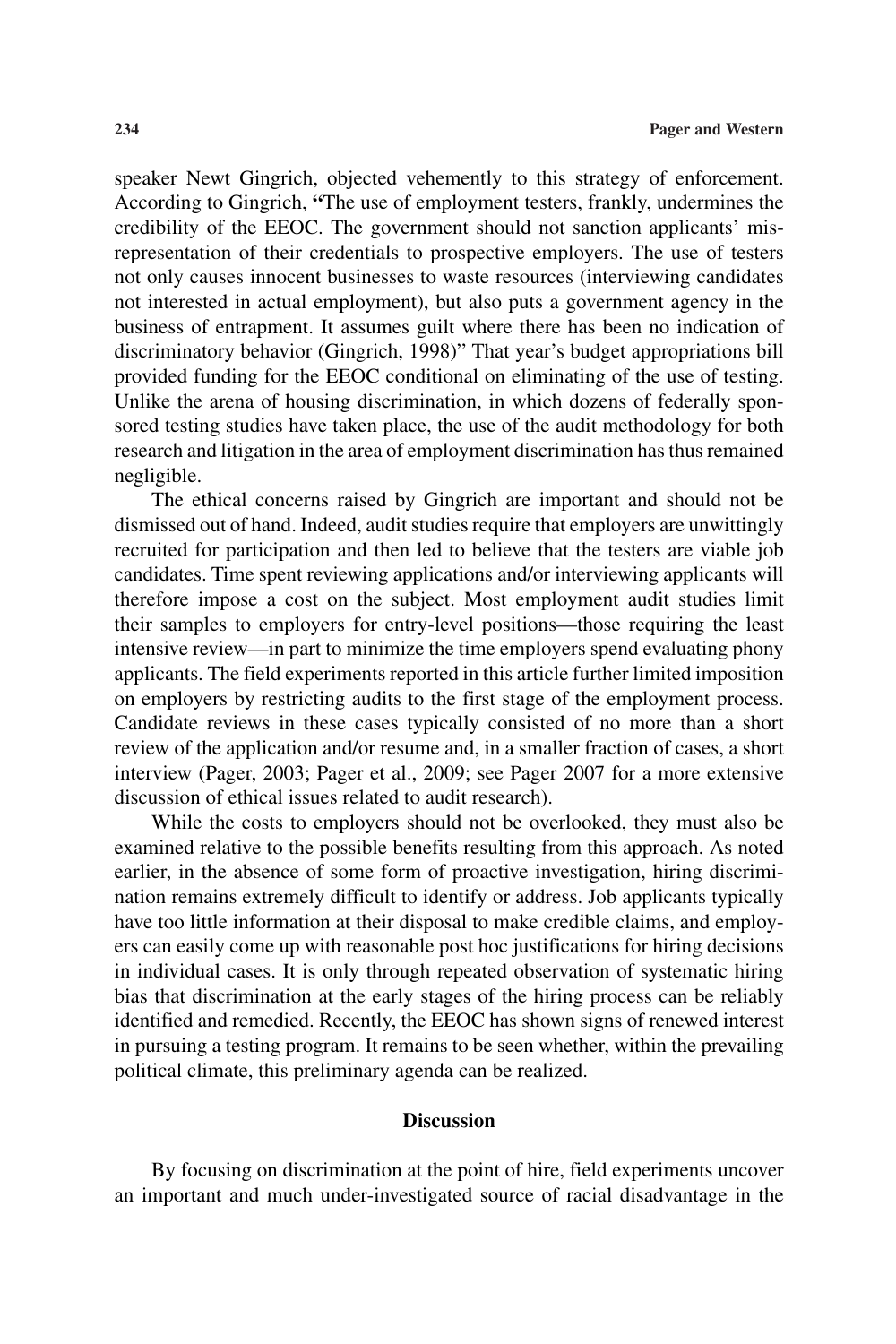labor market. According to the results of our experiments, Blacks are less than half as likely to receive consideration by employers relative to equally qualified Whites across a wide range of low-wage jobs. Though the subtle nature of contemporary discrimination in most cases leaves applicants unaware of differential treatment, the ultimate distribution of employment opportunities across equally qualified applicants reveals a process of decision-making very much shaped by race. This research emphasizes the need for direct measures of discrimination in real-life settings; and suggests that enforcement efforts that rely on reactive claims will miss much of the discrimination that takes place in labor markets today.

Of course field experiments are not appropriate for measuring all types of discrimination. Discrimination at higher levels of the corporate hierarchy and among jobs filled through personal networks is less identifiable using this methodology. Likewise, the many informal channels through which preferences and biases are enacted in the workplace are difficult to document using an audit methodology (Collins, 1989). For a complete picture of discrimination in labor markets, then, we require a range of methodological approaches and perspectives. This essay focuses on the merits of the audit methodology as a tool for both research and enforcement of discrimination in employment. Complementing other approaches, this methodology has much to offer in pursuing the goal of equal access to employment.

# **References**

- Ayres, I., & Siegelman, P. (1995). Race and gender discrimination in bargaining for a new car. *American Economic Review*, *85*, 304 – 321.
- Bendick, M. Jr., Jackson, C., Reinoso, V., & Hodges, L. (1991). Discrimination against Latino job applicants: A controlled experiment. *Human Resource Management*, *30*, 469 – 484. doi: 10.1002/hrm.3930300404
- Bendick, M. Jr., Jackson, C., & Reinoso, V. (1994). Measuring employment discrimination through controlled experiments. *Review of Black Political Economy*, *23*, 25 – 48.
- Bendick, M. Jr.,  $\&$  Nunes, A. (2012). Developing the research basis for controlling bias in hiring. *Journal of Social Issues*, *68*(2), 238 – 262. doi: 10.1111/j.1540-4560.2011.01747.x
- Bertrand, M., & Mullainathan, S. (2004). Are Emily and Greg more employable than Lakisha and Jamal? A field experiment on labor market discrimination. *The American Economic Review*, *94*, 991 – 1013. doi: 10.1257/0002828042002561
- Biernat, M., & Kobrynowicz, D. (1997). Gender and race-based standards of competence: Lower minimum standards but higher ability standards for devalued groups. *Journal of Personality and Social Psychology*, *72*, 544 – 557. doi: 10.1037//0022-3514.72.3.544
- Cancio, A., Silvia, T., Evans, D., & Maume, D. (1996). Reconsidering the declining significance of race: Racial differences in early career wages. *American Sociological Review*, *61*, 541 – 56. doi: 10.2307/2096391
- Collins, S. (1989). The marginalization of Black executives. *Social Problems*, *36*, 317 331.
- Crosby, F. (1984). The denial of personal discrimination. *American Behavioral Scientist*. *27*, 371 386. doi: 10.1177/000276484027003008
- Cross, H., Kenney, G., Mell, J., & Zimmerman, W. (1990). *Employer hiring practices: Differential treatment of hispanic and Anglo job seekers*. Washington, DC: Urban Institute Press.
- Darley, J., & Gross, P. (1983). A hypothesis-confirming bias in labeling effects. *Journal of Personality and Social Psychology*, *44*, 20 – 33. doi: 10.1037/0022-3514.44.1.20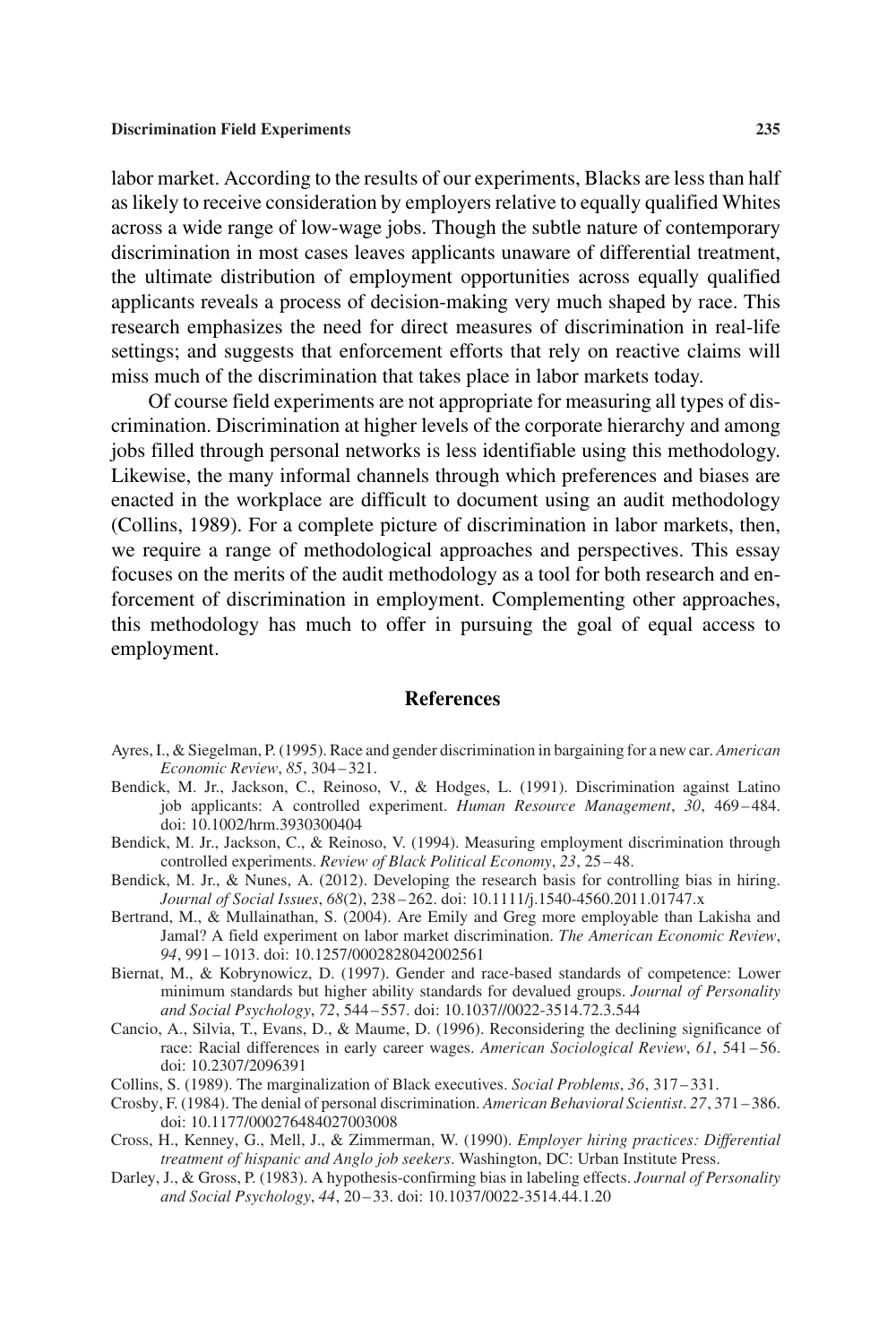- Donohue, III John J., & Siegelman P. (1991). The changing nature of employment discrimination litigation. *Stanford Law Review*, *43*, 983 – 1033
- Dovidio, J., & Gaertner, S. (2000). Aversive racism and selection decisions. *Psychological Science*, *11*, 315 – 319. doi: 10.1111/1467-9280.00262
- Dovidio, J., & Gaertner, S. (2004). Aversive racism. In M. P. Zanna (Ed.), *Advances in experimental social psychology* (Vol. *36*, pp. 1 – 52). San Diego, CA: Academic Press.
- Fryer, R. Jr., & Levitt, S. (2004). The causes and consequences of distinctively Black names. *The Quarterly Journal of Economics*, *119*, 767 – 805.
- Gaertner, S. L., & Dovidio, J. F. (1986). The aversive form of racism. In J. F. Dovidio & S. L. Gaertner (Eds.), *Prejudice, discrimination, and racism* (pp. 61 – 89). Orlando, FL: Academic Press.
- Gingrich, N. (1998). Testimony of House Speaker Newt Gingrich before the House Subcommittee on Employer-Employee Relations on "The Future Direction of the Equal Employment Opportunity Commission," March 3, 1998. Retrieved from: http://www.house.gov/ed\_workforce/hearings/105th/eer/eeoc3398/gingrich.htm
- Heckman, J. (1998). Detecting discrimination. *The Journal of Economic Perspectives*, *12*, 101 116. doi: 10.1257/jep.12.2.101
- Farkas, G., & Vicknair, K. (1996). Appropriate tests of racial wage discrimination require controls for cognitive skill: Comment on Cancio, Evans, and Maume. *American Sociological Review*, *61*,  $557 - 60.$
- Ford, R. (2008). *The Race Card*. New York: Picador.
- Hodson, G., Dovidio, J., & Gaertner, S. (2002). Processes in racial discrimination: Differential weighting of conflicting information. *Personality and Social Psychology Bulletin*, *28*, 460 – 471. doi: 10.1177/0146167202287004
- Kirschenman, J., & Neckerman, K. (1991). We'd love to hire them, but *...* : The meaning of race for employers. In C. Jencks & P. Peterson (Eds.), *The Urban Underclass* (pp. 203 – 234). Washington, DC: Brookings Institution.
- LaPiere, R. (1934). Attitudes versus actions. *Social Forces*, *13*, 230 237.
- Levitt, S., & List, J. (2007). What do laboratory experiments measuring social preferences reveal about the real world? *Journal of Economic Perspectives*, *21*, 153 – 174. doi: 10.1257/jep.21.2.153
- Massey, D., & Lundy, G. (2001). Use of Black English and racial discrimination in urban housing markets: New methods and findings. *Urban Affairs Review*, 36, 452–469. doi: 10.1177/10780870122184957
- Moss, P., & Tilly, C. (2001). *Stories employers tell: Race, skill, and hiring in America*. New York: Russell Sage Foundation.
- Neumark, D. (1996). Sex discrimination in restaurant hiring: An audit study. *Quarterly Journal of Economics*, *111*, 915 – 941. doi: 10.2307/2946676
- Nielsen, L., & Nelson, R. (2005). Scaling the pyramid: A sociolegal model of employment discrimination litigation. In L.B. Nielsen & R.L. Nelson (Eds.), *Handbook of employment discrimination research* (pp. 3 – 34). Dordrecht, Netherlands: Springer.
- Pager, D. (2003). The mark of a criminal record. *American Journal of Sociology*, *108*, 937 975.
- Pager, D., & Quillian, L. (2005). Walking the talk: What employers say versus what they do. *American Sociological Review*, *70*, 355 – 380. doi: 10.1177/000312240507000301
- Pager, D. (2007). The use of field experiments for studies of employment discrimination: Contributions, critiques, and directions for the future. *Annals of the American Academy of Political and Social Science*, *609*, 104 – 133. doi: 10.1177/0002716206294796
- Pager, D., Western, B., & Bonikowski, B. (2009). Discrimination in a low wage labor market: A field experiment. *American Sociological Review*, *74*, 777 – 799. doi: 10.1177/000312240907400505
- Pager, D., & Karafin, D. (2009). Bayesian bigot? Statistical discrimination, stereotypes, and employer decision-making. *Annals of the American Academy of Political and Social Sciences*, *621*, 70 – 93. doi: 10.1177/0002716208324628
- Posner, R. (1987). The efficiency and efficacy of Title VII. *University of Pennsylvania Law Review*, *136*, 513 – 21.
- Ridley, S., Bayton, J., & Outtz, J. (1989). *Taxi service in the district of Columbia: Is it influenced by Patrons' race and destination?* Washington, DC: Washington Lawyers' Committee for Civil Rights under the Law.